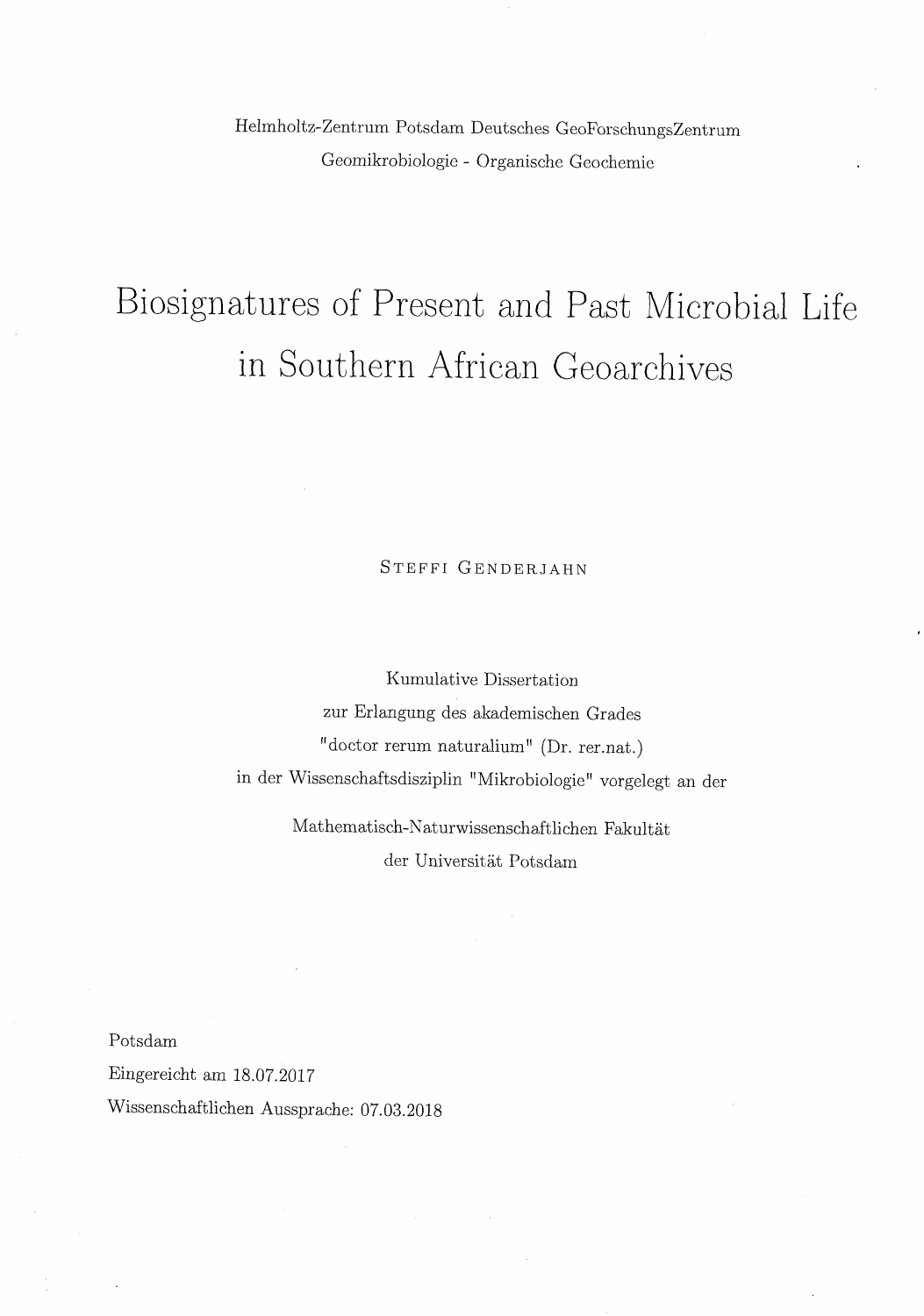|                   | Preface       |                                                                                                                                                                                                                                                 | Ш            |  |
|-------------------|---------------|-------------------------------------------------------------------------------------------------------------------------------------------------------------------------------------------------------------------------------------------------|--------------|--|
|                   |               | Acknowledgement                                                                                                                                                                                                                                 | IV           |  |
|                   |               | List of Publications                                                                                                                                                                                                                            | VI           |  |
|                   | Summary       |                                                                                                                                                                                                                                                 | VIII         |  |
|                   |               | Zusammenfassung                                                                                                                                                                                                                                 | $\mathbf X$  |  |
|                   | Contents      |                                                                                                                                                                                                                                                 | $\mathbf{1}$ |  |
|                   | Abbreviations |                                                                                                                                                                                                                                                 |              |  |
|                   |               | List of Figures                                                                                                                                                                                                                                 | 8            |  |
|                   |               | List of Tables                                                                                                                                                                                                                                  | 10           |  |
| Introduction<br>1 |               |                                                                                                                                                                                                                                                 |              |  |
|                   | 1.1           | $\mathbf{r}$ , and the state of the state of the state of the state of the state of the state of the state of the state of the state of the state of the state of the state of the state of the state of the state of the state o<br>Motivation | 11           |  |
|                   | 1.2           | Climatic conditions in Southern Africa                                                                                                                                                                                                          | 12           |  |
|                   | 1.3           | Climate reconstruction of Southern Africa                                                                                                                                                                                                       | 13           |  |
|                   | 1.4           | Continental pans as a climate archive in the Kalahari region $\ldots \ldots$                                                                                                                                                                    | 14           |  |
|                   | 1.5           | Microbial communities in saline environments                                                                                                                                                                                                    | 16           |  |
|                   | 1.6           | Molecular ecological and biogeochemical methodology $\ldots \ldots \ldots$                                                                                                                                                                      | 19           |  |
|                   | 1.7           |                                                                                                                                                                                                                                                 | 23           |  |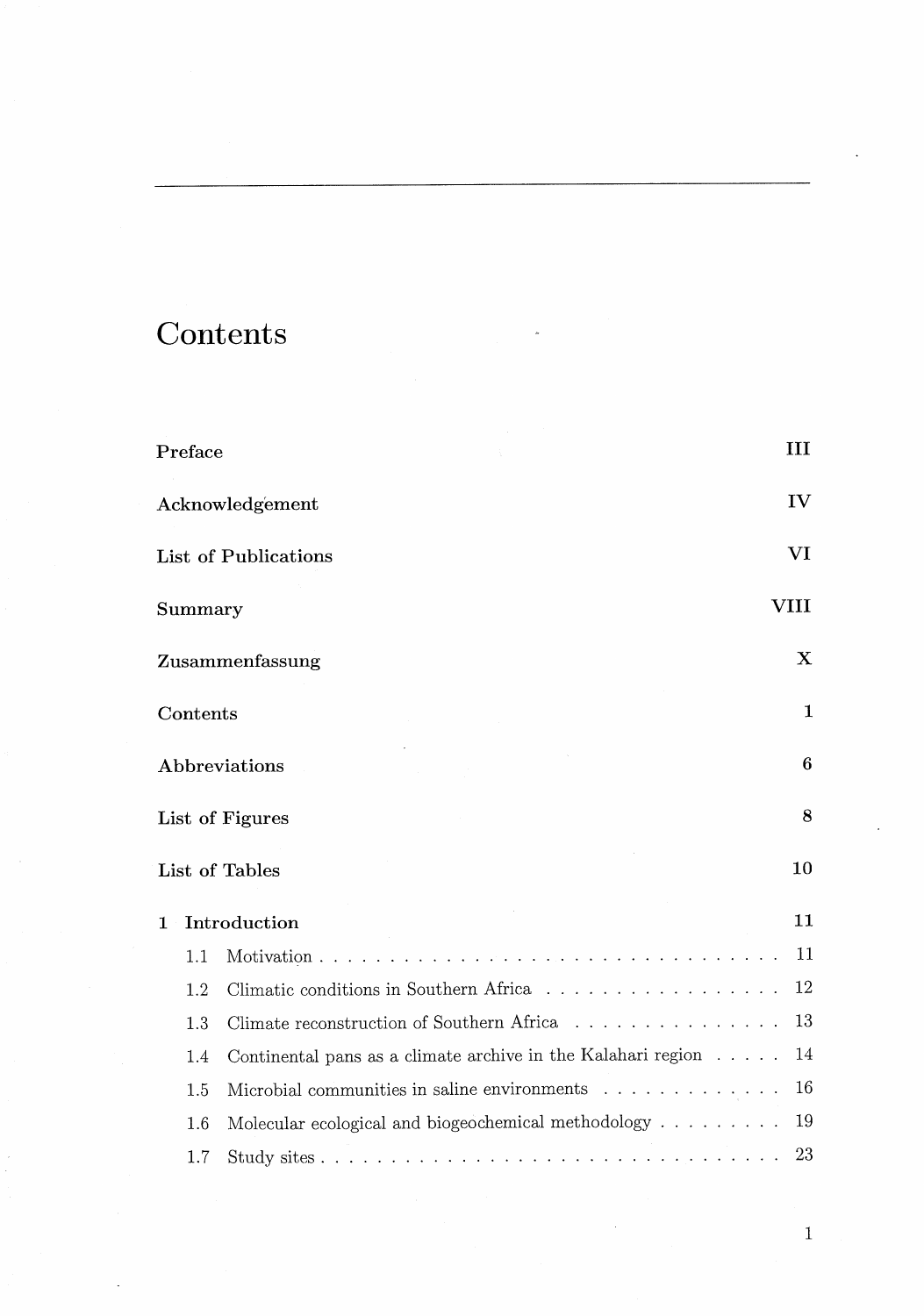|          | 1.8 |                                                                 |                                                                      | 25 |  |  |
|----------|-----|-----------------------------------------------------------------|----------------------------------------------------------------------|----|--|--|
|          | 1.9 |                                                                 |                                                                      | 26 |  |  |
|          |     |                                                                 |                                                                      |    |  |  |
| $\bf{2}$ |     | Present and past microbial life in continental pan sediment and |                                                                      |    |  |  |
|          |     | its response to climate variability in the southern Kalahari    | 31                                                                   |    |  |  |
|          | 2.1 |                                                                 |                                                                      |    |  |  |
|          | 2.2 |                                                                 |                                                                      | 32 |  |  |
|          | 2.3 |                                                                 |                                                                      |    |  |  |
|          |     | 2.3.1                                                           |                                                                      | 37 |  |  |
|          |     | 2.3.2                                                           |                                                                      | 39 |  |  |
|          |     | 2.3.3                                                           |                                                                      | 40 |  |  |
|          |     | 2.3.4                                                           | Ion chromatography $\dots \dots \dots \dots \dots \dots \dots \dots$ | 40 |  |  |
|          |     | 2.3.5                                                           |                                                                      | 40 |  |  |
|          |     | 2.3.6                                                           | Detection of phospholipid fatty acids (PLFAs)                        | 41 |  |  |
|          |     | 2.3.7                                                           | Detection of intact phospholipid esters and ethers $\dots \dots$     | 42 |  |  |
|          |     | 2.3.8                                                           | Detection of glycerol dialkyl glycerol tetraethers (GDGTs)           | 42 |  |  |
| 2.4      |     |                                                                 |                                                                      | 43 |  |  |
|          |     | 2.4.1                                                           |                                                                      | 43 |  |  |
|          |     | 2.4.2                                                           | Analyses of phospholipid fatty acids (PLFA) life markers and         |    |  |  |
|          |     |                                                                 |                                                                      | 46 |  |  |
|          |     | 2.4.3                                                           | Analyses of the past microbial biomarkers                            | 46 |  |  |
|          | 2.5 |                                                                 |                                                                      |    |  |  |
|          |     | 2.5.1                                                           | Pan deposits as life habitat for microorganisms                      | 48 |  |  |
|          |     | 2.5.2                                                           | Living microbial communities in pan deposits                         | 49 |  |  |
|          |     | 2.5.3                                                           | Past microbial response to climate changes in southern Kala-         |    |  |  |
|          |     |                                                                 |                                                                      | 55 |  |  |
|          | 2.6 |                                                                 |                                                                      |    |  |  |
|          | 2.7 |                                                                 |                                                                      |    |  |  |
|          |     |                                                                 |                                                                      |    |  |  |

l,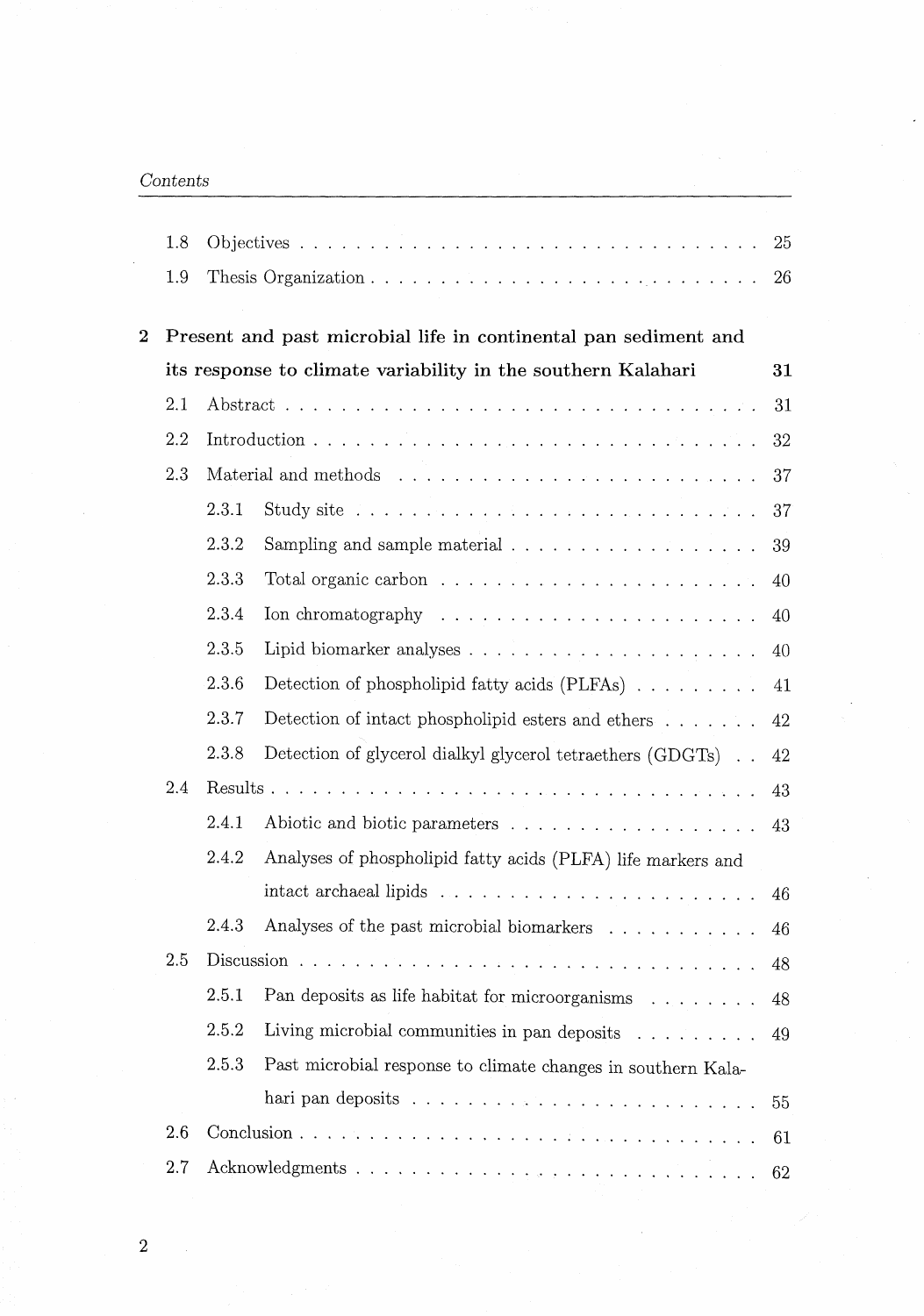| 3 | Microbial community structure and variations in past microbial   |                    |                                                                       |    |  |  |
|---|------------------------------------------------------------------|--------------------|-----------------------------------------------------------------------|----|--|--|
|   | signatures to changing climatic conditions in Omongwa pan, west- |                    |                                                                       |    |  |  |
|   |                                                                  | ern Kalahari<br>63 |                                                                       |    |  |  |
|   | 3.1                                                              |                    |                                                                       | 63 |  |  |
|   | 3.2                                                              |                    |                                                                       | 64 |  |  |
|   | 3.3                                                              | 68                 |                                                                       |    |  |  |
|   |                                                                  | 3.3.1              |                                                                       | 68 |  |  |
|   |                                                                  | 3.3.2              |                                                                       | 70 |  |  |
|   |                                                                  | 3.3.3              |                                                                       | 71 |  |  |
|   |                                                                  | 3.3.4              | DNA extraction and preparation of Next Generation Sequencing 71       |    |  |  |
|   |                                                                  | 3.3.5              | Processing next generation sequencing data                            | 72 |  |  |
|   |                                                                  | 3.3.6              | Quantitative Polymerase Chain Reaction (qPCR) analysis of             |    |  |  |
|   |                                                                  |                    | archaeal and bacterial SSU rRNA genes                                 | 73 |  |  |
|   |                                                                  | 3.3.7              |                                                                       | 74 |  |  |
|   |                                                                  | 3.3.8              |                                                                       | 74 |  |  |
|   |                                                                  | 3.3.9              | Detection of past microbial markers                                   | 75 |  |  |
|   | 3.4                                                              |                    |                                                                       | 76 |  |  |
|   |                                                                  | 3.4.1              |                                                                       | 76 |  |  |
|   |                                                                  | 3.4.2              | Quantification of bacterial and archaeal genes $\ldots \ldots \ldots$ | 78 |  |  |
|   |                                                                  | 3.4.3              | Analyses of the microbial community composition (NGS)                 | 79 |  |  |
|   |                                                                  | 3.4.4              | Depth distribution of present and past microbial lipid biomarkers 83  |    |  |  |
|   | $3.5\,$                                                          |                    |                                                                       | 85 |  |  |
|   |                                                                  | 3.5.1              | Modern microbial community structure in Omongwa pan sed-              |    |  |  |
|   |                                                                  |                    |                                                                       | 85 |  |  |
|   |                                                                  | 3.5.2              | Biomarker signals of living microbial communities                     | 89 |  |  |
|   |                                                                  | 3.5.3              | Lipid biomarkers as indicator for past microbial communities          |    |  |  |
|   |                                                                  |                    |                                                                       | 90 |  |  |
|   | 3.6                                                              |                    |                                                                       | 93 |  |  |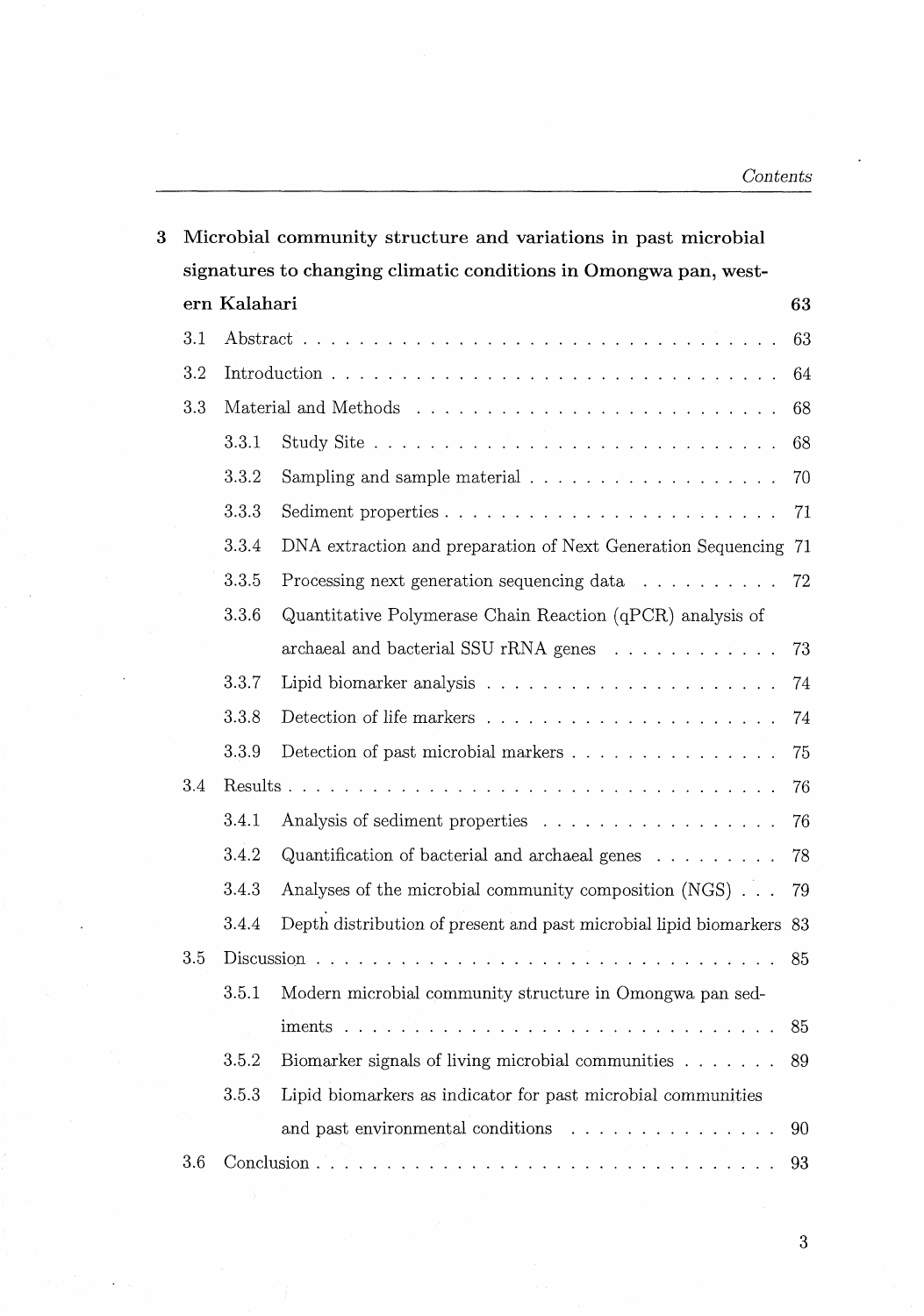|   | 3.7                                                               |                                    |                                                                                                       | 94 |  |
|---|-------------------------------------------------------------------|------------------------------------|-------------------------------------------------------------------------------------------------------|----|--|
| 4 | Characterization of archaeal and bacterial diversity in pan sedi- |                                    |                                                                                                       |    |  |
|   |                                                                   | ments of the Kalahari Desert<br>95 |                                                                                                       |    |  |
|   | 4.1                                                               |                                    |                                                                                                       | 95 |  |
|   | 4.2                                                               |                                    |                                                                                                       |    |  |
|   | 4.3                                                               |                                    |                                                                                                       |    |  |
|   |                                                                   | 4.3.1                              |                                                                                                       |    |  |
|   |                                                                   | 4.3.2                              | Quantification of Phospholipid derived Fatty Acids 101                                                |    |  |
|   |                                                                   | 4.3.3                              |                                                                                                       |    |  |
|   |                                                                   | 4.3.4                              | DNA Extraction and Preparing Next Generation Sequencing . 102                                         |    |  |
|   |                                                                   | 4.3.5                              | Processing Next Generation Sequencing data 103                                                        |    |  |
|   | 4.4                                                               |                                    |                                                                                                       |    |  |
|   |                                                                   | 4.4.1                              | Abiotic and biotic parameters 104                                                                     |    |  |
|   |                                                                   | 4.4.2                              | Microbial community composition of Witpan 106                                                         |    |  |
|   |                                                                   | 4.4.3                              | Microbial community of Omongwa pan $\dots \dots \dots \dots \dots \dots$                              |    |  |
|   |                                                                   | 4.4.4                              | Analyses of Phospholipid Fatty acids (PLFAs) of Witpan and                                            |    |  |
|   |                                                                   |                                    |                                                                                                       |    |  |
|   |                                                                   | 4.4.5                              | Statistical analyses and description of core taxa among two                                           |    |  |
|   |                                                                   |                                    | different continental pans $\ldots$ , $\ldots$ , $\ldots$ , $\ldots$ , $\ldots$ , $\ldots$ , $\ldots$ |    |  |
|   | 4.5                                                               |                                    |                                                                                                       |    |  |
|   |                                                                   | 4.5.1                              | Geochemical features and microbial community in Witpan de-                                            |    |  |
|   |                                                                   |                                    |                                                                                                       |    |  |
|   |                                                                   | 4.5.2                              | Comparison of two different continental pans as a life habitat                                        |    |  |
|   |                                                                   |                                    |                                                                                                       |    |  |
|   | 4.6                                                               |                                    |                                                                                                       |    |  |
|   | 4.7                                                               |                                    |                                                                                                       |    |  |
|   |                                                                   |                                    |                                                                                                       |    |  |
| 5 |                                                                   |                                    | <b>Synthese and Outlook</b><br>125                                                                    |    |  |